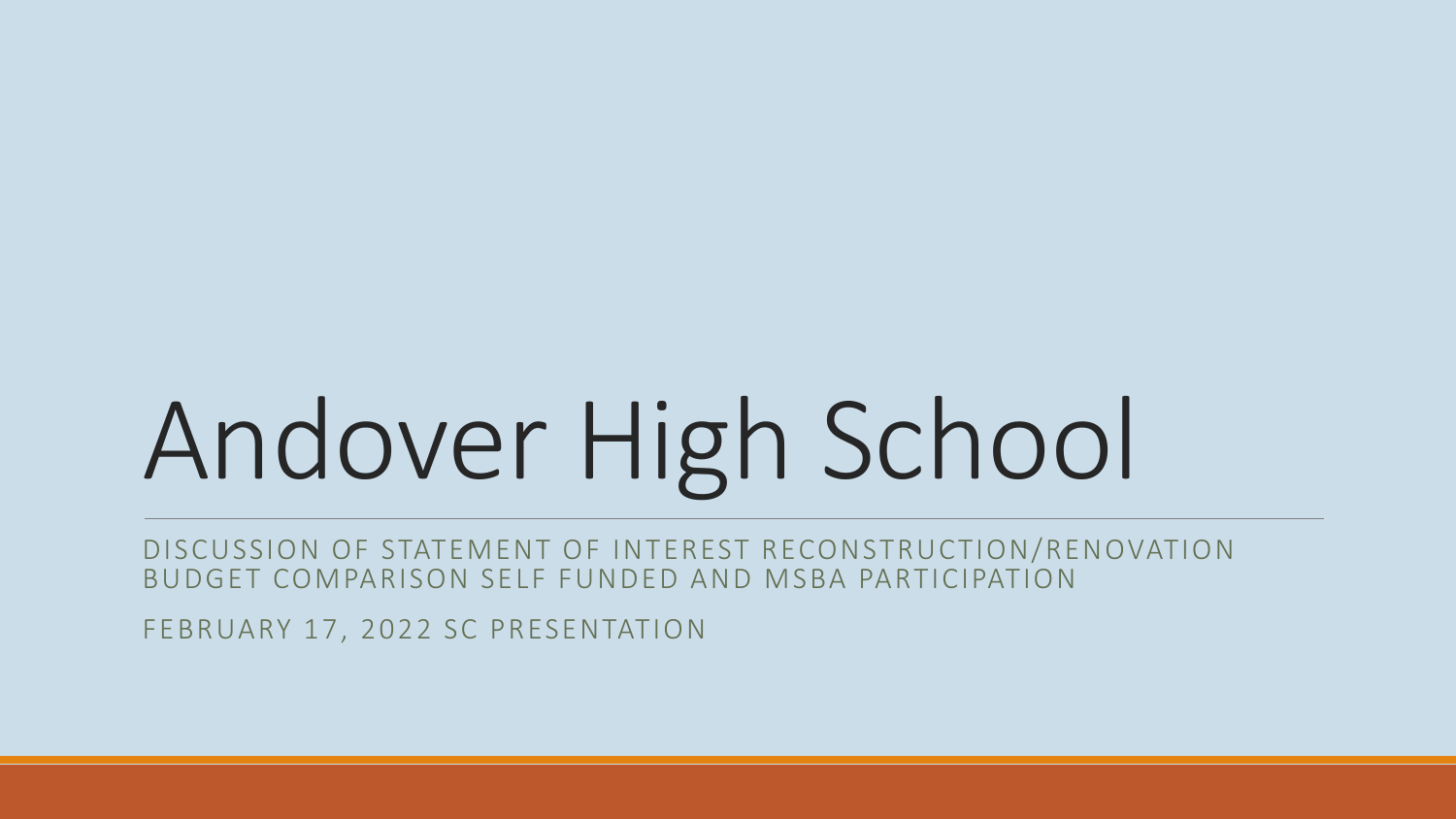### The cost comparison is not to be confused with the cost of the eventual project but provides a framework for comparison

| <b>Assumptions:</b>  |                                                                                               |  |  |  |  |  |  |  |  |
|----------------------|-----------------------------------------------------------------------------------------------|--|--|--|--|--|--|--|--|
| <b>New Building:</b> |                                                                                               |  |  |  |  |  |  |  |  |
|                      | 307,000 SF new                                                                                |  |  |  |  |  |  |  |  |
|                      | Light renovation and make good to "stand alone" to Collins Center and Field House             |  |  |  |  |  |  |  |  |
|                      | No new auditorium within new building                                                         |  |  |  |  |  |  |  |  |
| <b>Add/Reno:</b>     |                                                                                               |  |  |  |  |  |  |  |  |
|                      | 70,000 SF Addition                                                                            |  |  |  |  |  |  |  |  |
|                      | Full renovation to Entry, Dunn Gym, Academic, and Science buildings                           |  |  |  |  |  |  |  |  |
|                      | Light renovation to Collins Center and Field House                                            |  |  |  |  |  |  |  |  |
|                      | <b>MSBA Funding</b>                                                                           |  |  |  |  |  |  |  |  |
|                      | Best realistic acceptance into MSBA program could come immediately after West Elm is complete |  |  |  |  |  |  |  |  |
|                      | No guarantee that AHS will be accepted in 2026. Could be longer.                              |  |  |  |  |  |  |  |  |
|                      |                                                                                               |  |  |  |  |  |  |  |  |
|                      |                                                                                               |  |  |  |  |  |  |  |  |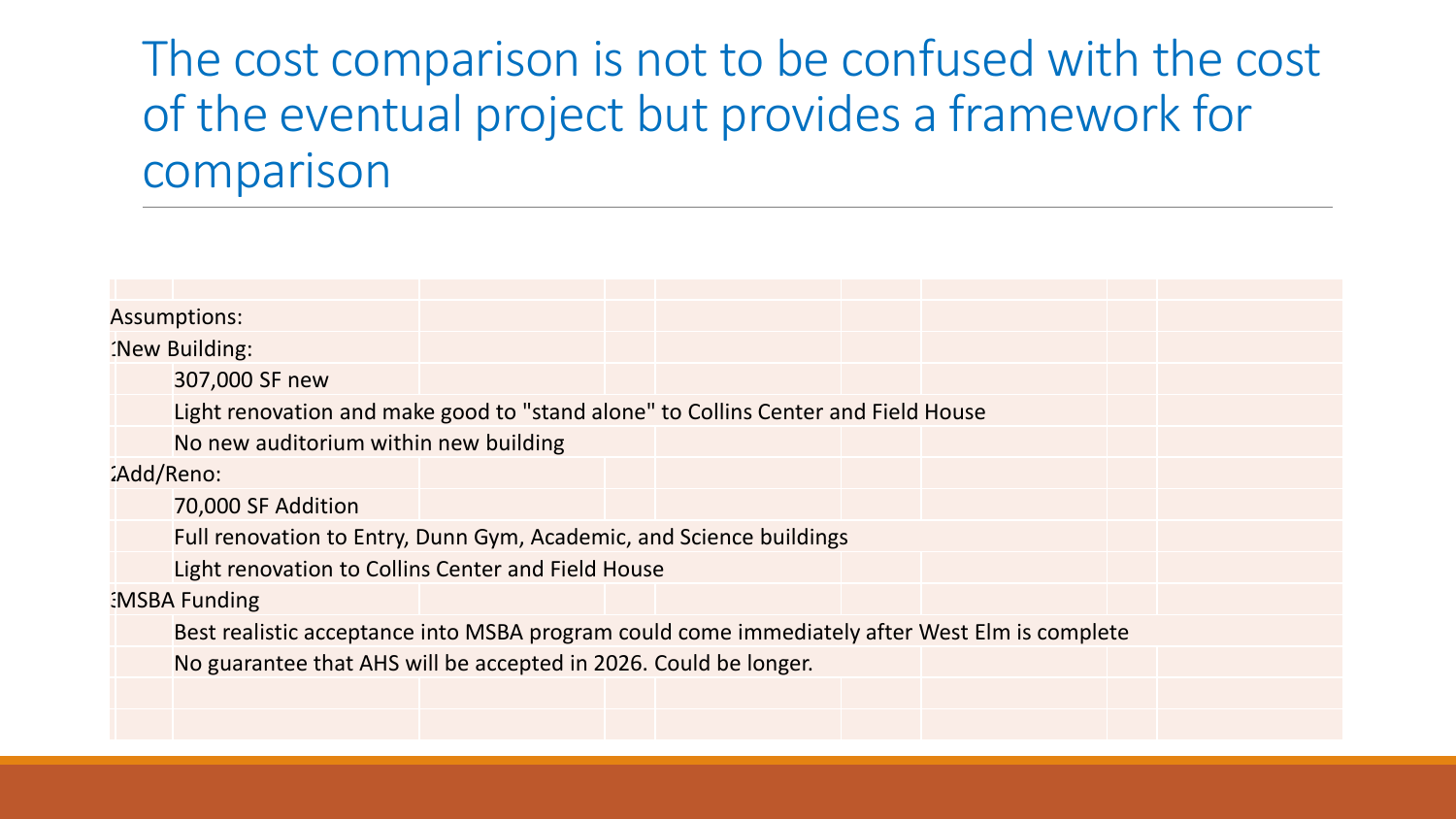## Andover High School: New Building

#### TOWN OF ANDOVER FUNDED PROJECT

TOWN OF ANDOVER AND MSBA FUNDED PROJECT

Design Start Date: 2022

Construction Start Date: 2024

Construction Completion: 2026

Total Construction Cost:

◦ \$216,000,000 to \$239,000,000

Total Project Cost:

◦ \$266,000,000 to \$294,000,000

**Total Cost to Andover:**

◦ **\$266,000,000 to \$294,000,000**

Design Start Date: 2026

Construction Start Date: 2029

Construction Completion: 2031

Total Construction Cost:

◦ \$262,000,000 to \$291,000,000

Total Project Cost: ◦ \$324,000,000 to \$358,000,000

**Total Cost to Andover:** ◦ **\$243,000,000 to \$268,500,000**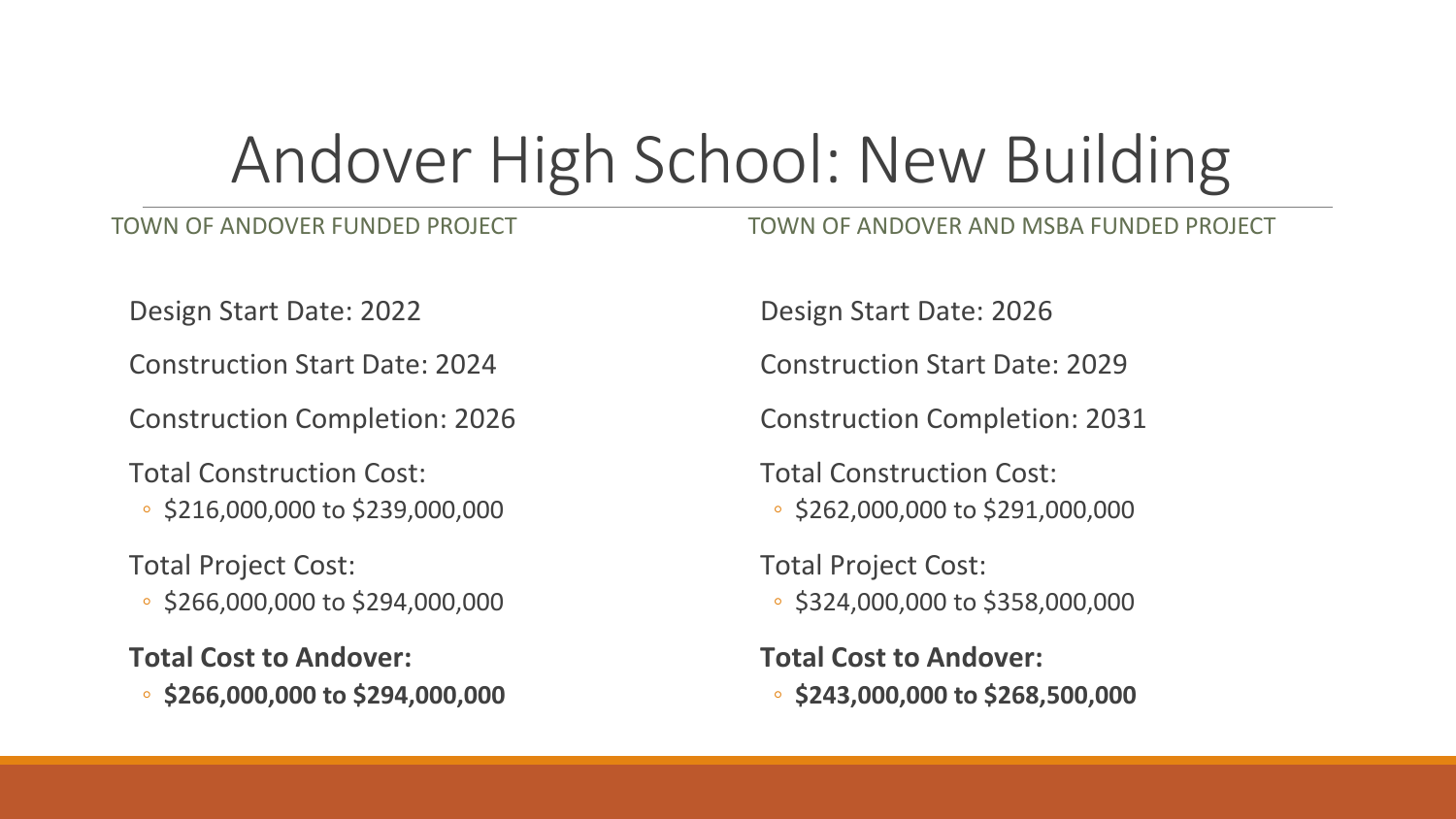# Andover High School: Addition/Renovation

#### TOWN OF ANDOVER FUNDED

TOWN OF ANDOVER AND MSBA FUNDED

Design Start Date: 2022

Construction Start Date: 2024

Construction Completion: 2027

Total Construction Cost:

◦ \$186,000,000 to \$201,000,000

Total Project Cost:

◦ \$231,000,000 to \$249,000,000

**Total Cost to Andover:**

◦ **\$231,000,000 to \$249,000,000**

Design Start Date: 2026

Construction Start Date: 2029

Construction Completion: 2032

Total Construction Cost:

◦ \$226,000,000 to \$245,000,000

Total Project Cost: ◦ \$281,000,000 to \$303,000,000

**Total Cost to Andover:** ◦ **\$210,750,000 to \$227,250,000**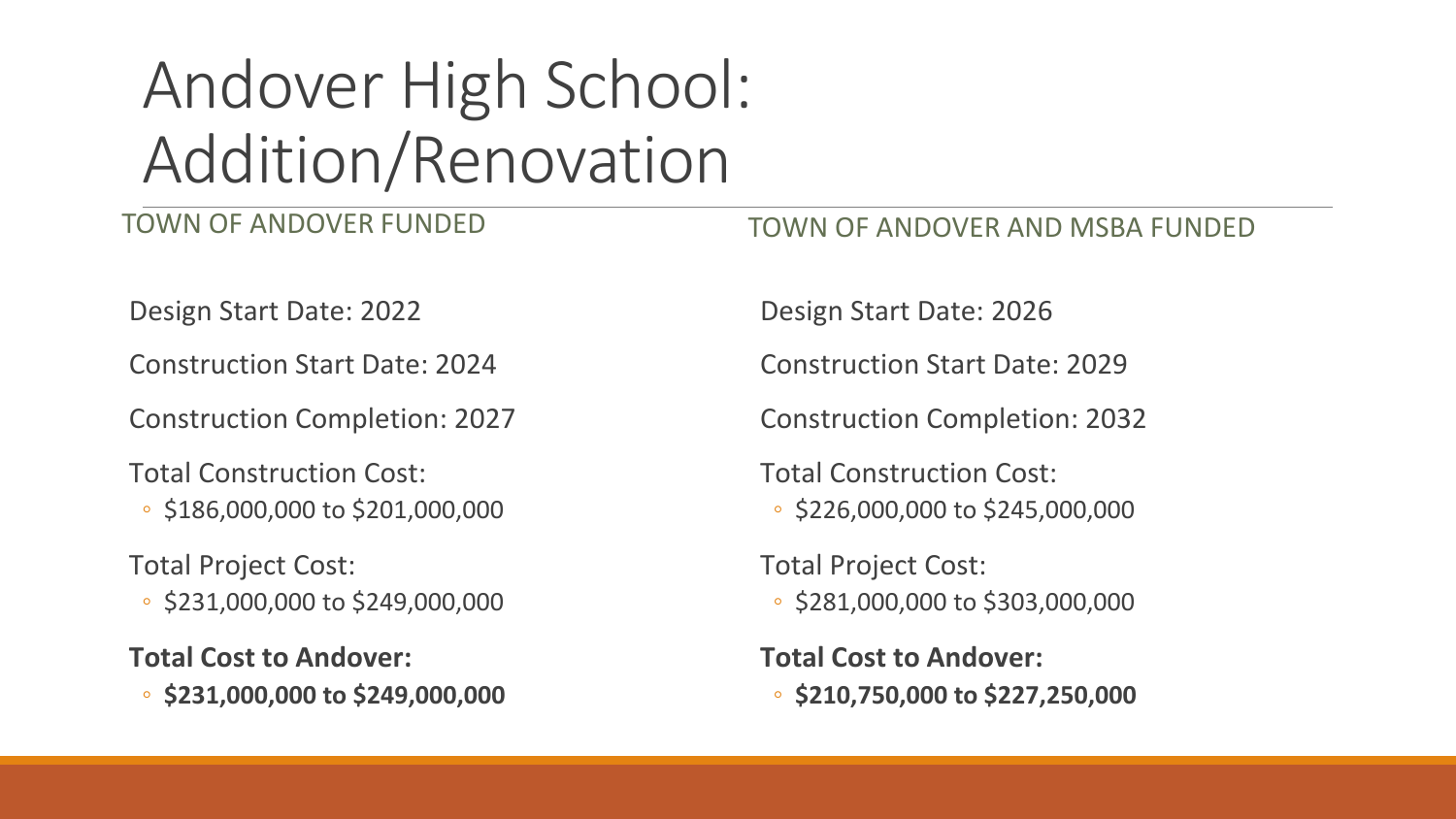#### AHSFSC VOTED TO: 1. RECOMMEND TO THE SC THAT IT NOT PURSUE A SOI 2. THAT IT PURSUE A SELF FUNDED PROJECT

- Unlikely that AHS will be accepted into the MSBA program until West El is completed
- $\triangleright$  Even if we wait until West El is completed there is no guarantee when AHS would be accepted
- $\triangleright$  A delay affects the education HS students will receive
- $\triangleright$ The cost of construction will continue to increase
- Cost of deferred maintenance will continue to increase
- Deferred maintenance will continue to be spent minimizing the difference between a Town and MSBA funded project
- >The projected difference in completion ofan AHS project is estimated to be:
	- 2026 vs 2031 for a new building
	- **2027 vs 2032** for a renovation
- Delays increase the risk of increases in cost